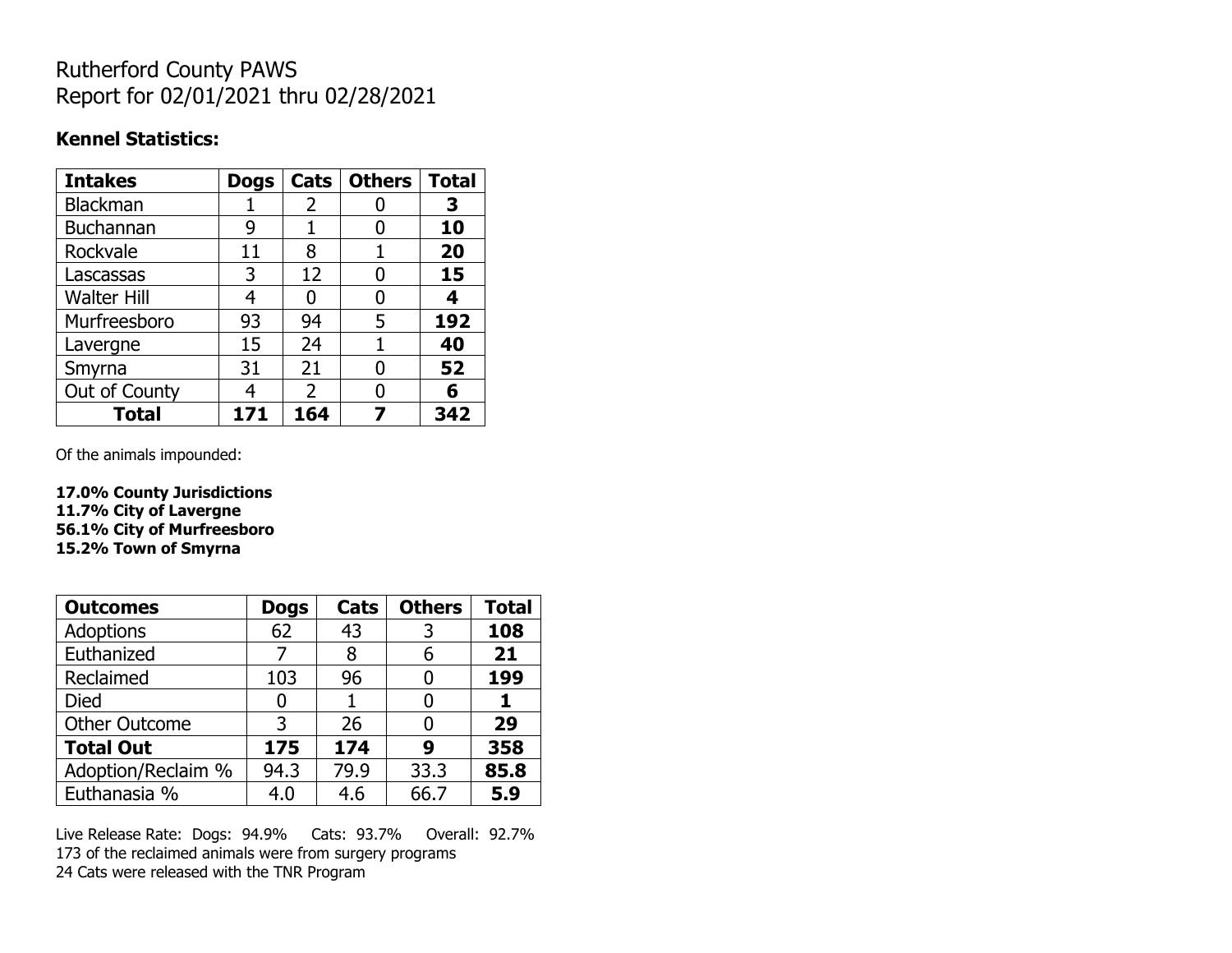Animals left in shelter on 02/28/2021: 45

1429 People visited the shelter looking for a lost /new pet.

1509 Logged calls/voice mails for the month.

### **Activity Report by Jurisdiction:**

| Zones           | <b>Calls Received</b> | Calls Completed |
|-----------------|-----------------------|-----------------|
| <b>Blackman</b> | 119                   | 137             |
| Buchannan       | 113                   | 120             |
| Lavergne        | 192                   | 198             |
| Lascassas       | 151                   | 160             |
| Murfreesboro    | 532                   | 558             |
| Rockvale        | 104                   | 113             |
| Smyrna          | 171                   | 180             |
| Walter Hill     | 57                    | 63              |
| Out of Area     | 64                    | 64              |
| <b>Total</b>    | 1503                  | 1593            |

40.4% County Jurisdictions 12.8% City of Lavergne 35.4% City of Murfreesboro 11.4% Town of Smyrna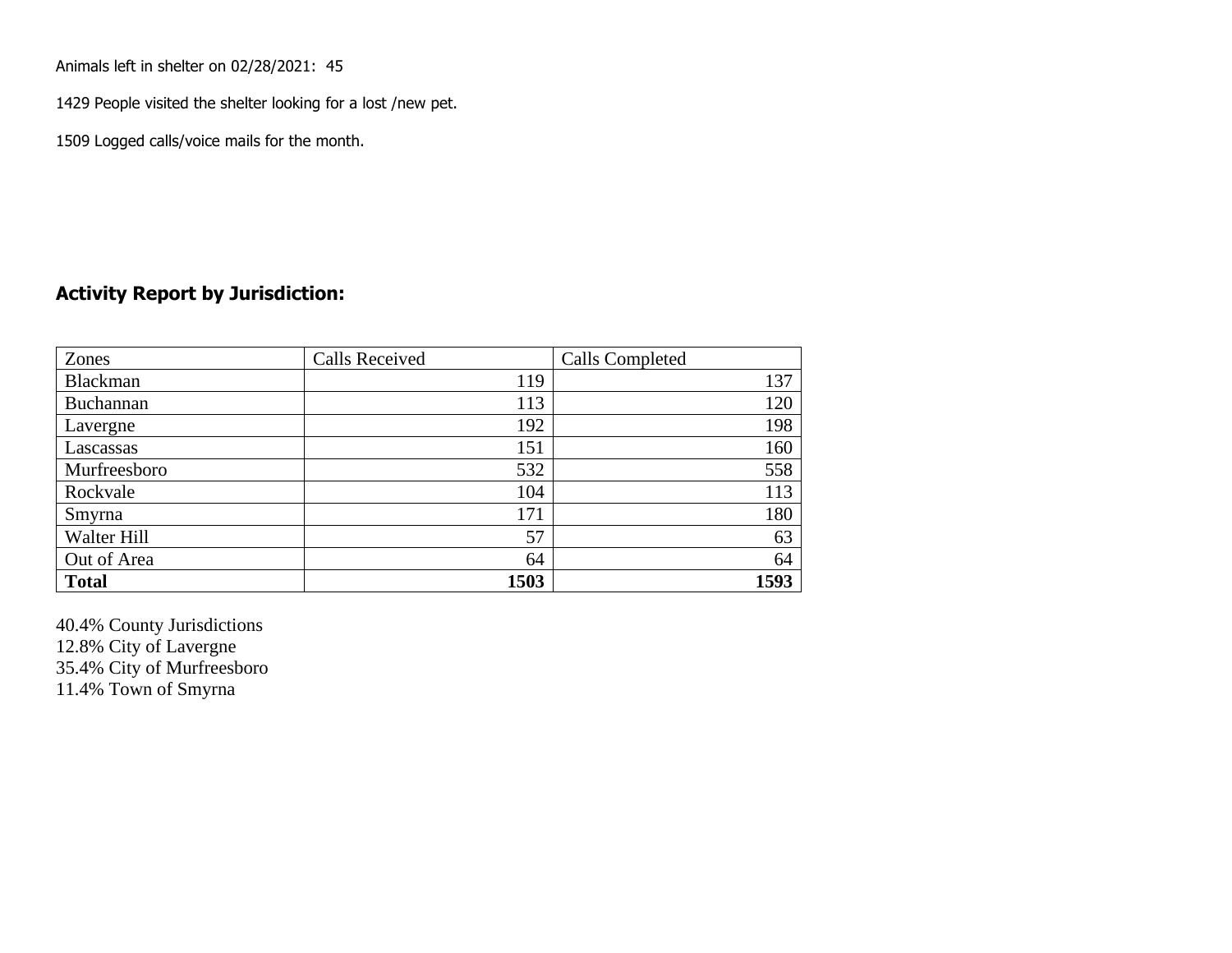## **Mileage:**

| <b>Officer</b> | <b>Miles</b> |
|----------------|--------------|
| 423            | 1002         |
| 424            | 1570         |
| 425            | 1561         |
| 426            | 739          |
| 427            | 575          |
| 428            | 840          |
| 429            | 368          |
| 430            | 833          |
| 434            | 1465         |
| 437            | 1050         |
|                |              |
|                |              |
|                |              |
|                |              |
|                |              |
|                |              |
|                |              |
| <b>Total</b>   | 10003        |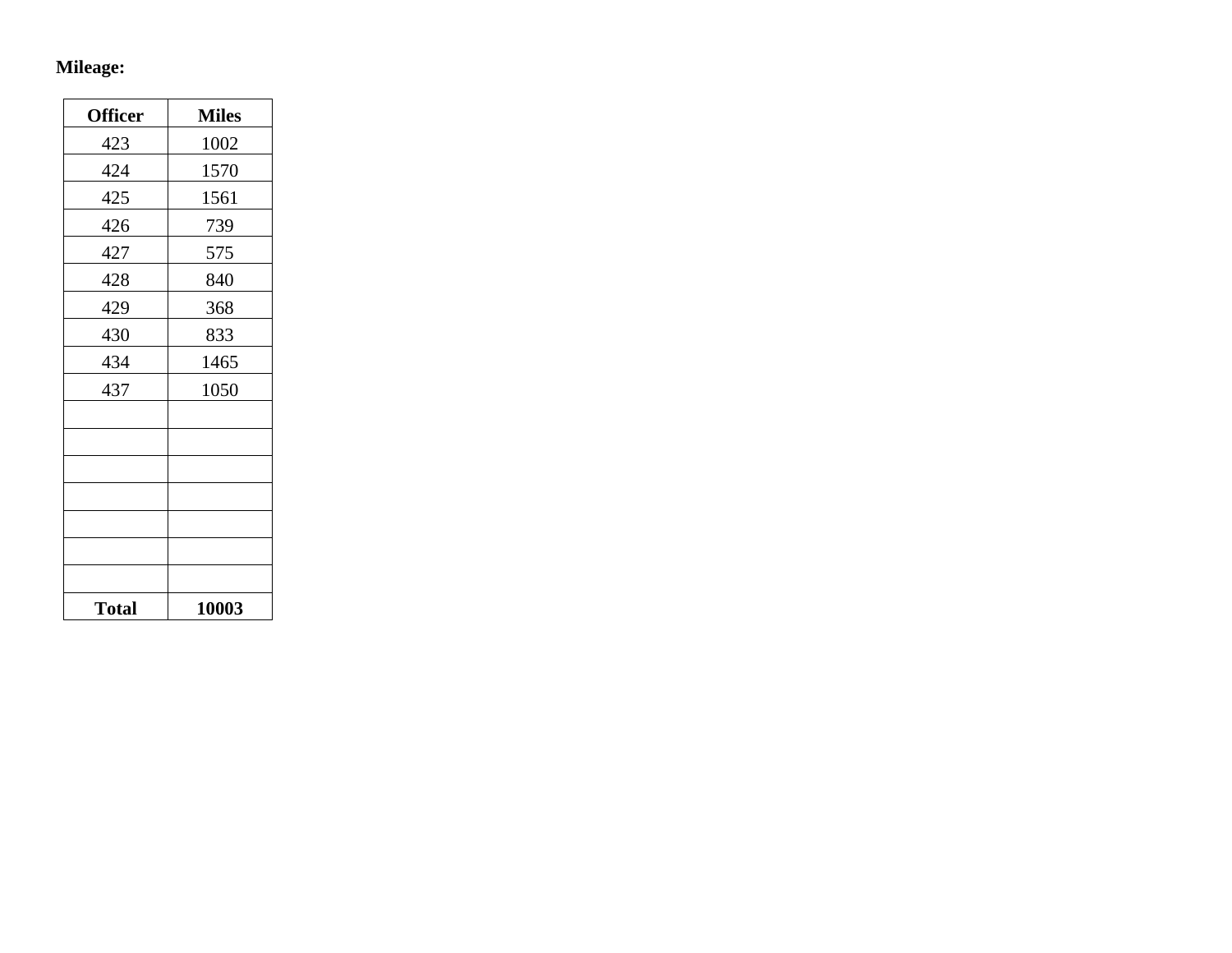# Fiscal Year-to-Date Report 07/01/2020 thru 02/28/2021

### **Kennel Statistics:**

| <b>Intakes</b>     | <b>Dogs</b> | Cats | <b>Others</b>  | <b>Total</b> |
|--------------------|-------------|------|----------------|--------------|
| <b>Blackman</b>    | 33          | 86   | 2              | 121          |
| <b>Buchannan</b>   | 84          | 68   | 3              | 155          |
| Rockvale           | 79          | 119  | 3              | 201          |
| Lascassas          | 57          | 75   | $\overline{2}$ | 134          |
| <b>Walter Hill</b> | 33          | 28   | 3              | 64           |
| Murfreesboro       | 813         | 1023 | 46             | 1882         |
| Lavergne           | 168         | 251  | 14             | 433          |
| Smyrna             | 261         | 373  | 34             | 668          |
| Out of County      | 52          | 29   | 0              | 81           |
| <b>Total</b>       | 1580        | 2052 | 107            | 3739         |

Of the animals impounded since July 01:

**20.2% County Jurisdictions**

**11.6% City of Lavergne**

**50.3% City of Murfreesboro**

**17.9% Town of Smyrna**

| <b>Outcomes</b>      | <b>Dogs</b> | Cats | <b>Others</b> | <b>Total</b> |
|----------------------|-------------|------|---------------|--------------|
| <b>Adoptions</b>     | 655         | 755  | 17            | 1427         |
| Euthanized           | 70          | 78   | 40            | 188          |
| Reclaimed            | 836         | 857  | 3             | 1696         |
| <b>Died</b>          | 4           | 42   | 5             | 51           |
| <b>Other Outcome</b> | 18          | 381  | 41            | 440          |
| <b>Total Out</b>     | 1583        | 2113 | 106           | 3802         |
| Adoption/Reclaim %   | 94.2        | 76.3 | 18.9          | 82.1         |
| Euthanasia %         | 4.4         | 3.7  | 37.8          | 4.9          |

Live Release Rate: 92.7%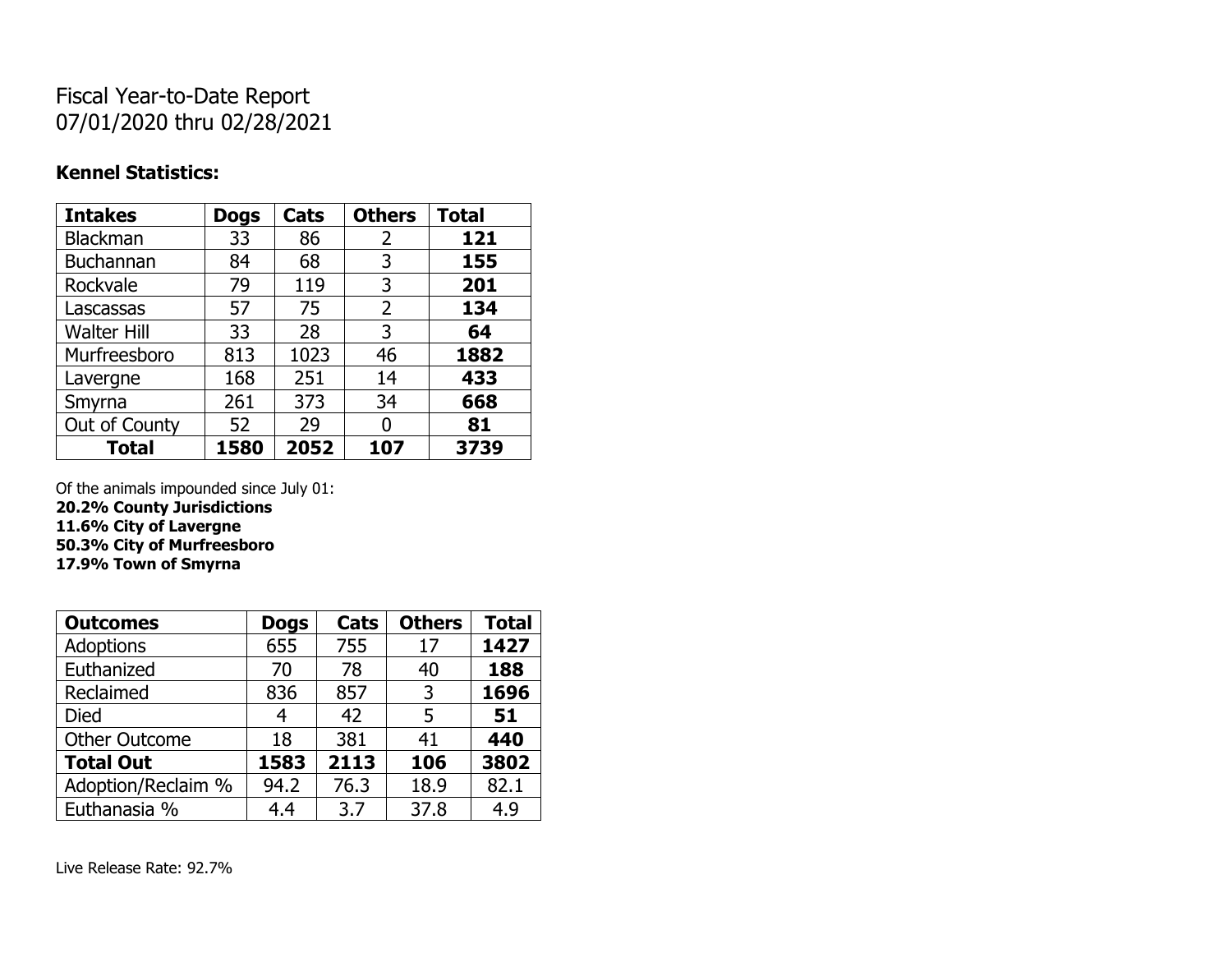16174 People have visited the shelter since July 01, 2020 looking for a lost /new pet.

14750 Logged calls/voice mails since July 01, 2020.

## **Activity Report by Jurisdiction:**

| Zones           | <b>Calls Received</b> | Calls Completed |
|-----------------|-----------------------|-----------------|
| <b>Blackman</b> | 1190                  | 1210            |
| Buchannan       | 833                   | 845             |
| Lavergne        | 1635                  | 1645            |
| Lascassas       | 1070                  | 1082            |
| Murfreesboro    | 4173                  | 4208            |
| Rockvale        | 842                   | 851             |
| Smyrna          | 1792                  | 1797            |
| Walter Hill     | 630                   | 635             |
| Out of Area     | 334                   | 331             |
| <b>Total</b>    | 12499                 | 12604           |

39.2% County Jurisdictions 13.1% City of Lavergne 33.4% City of Murfreesboro 14.3% Town of Smyrna